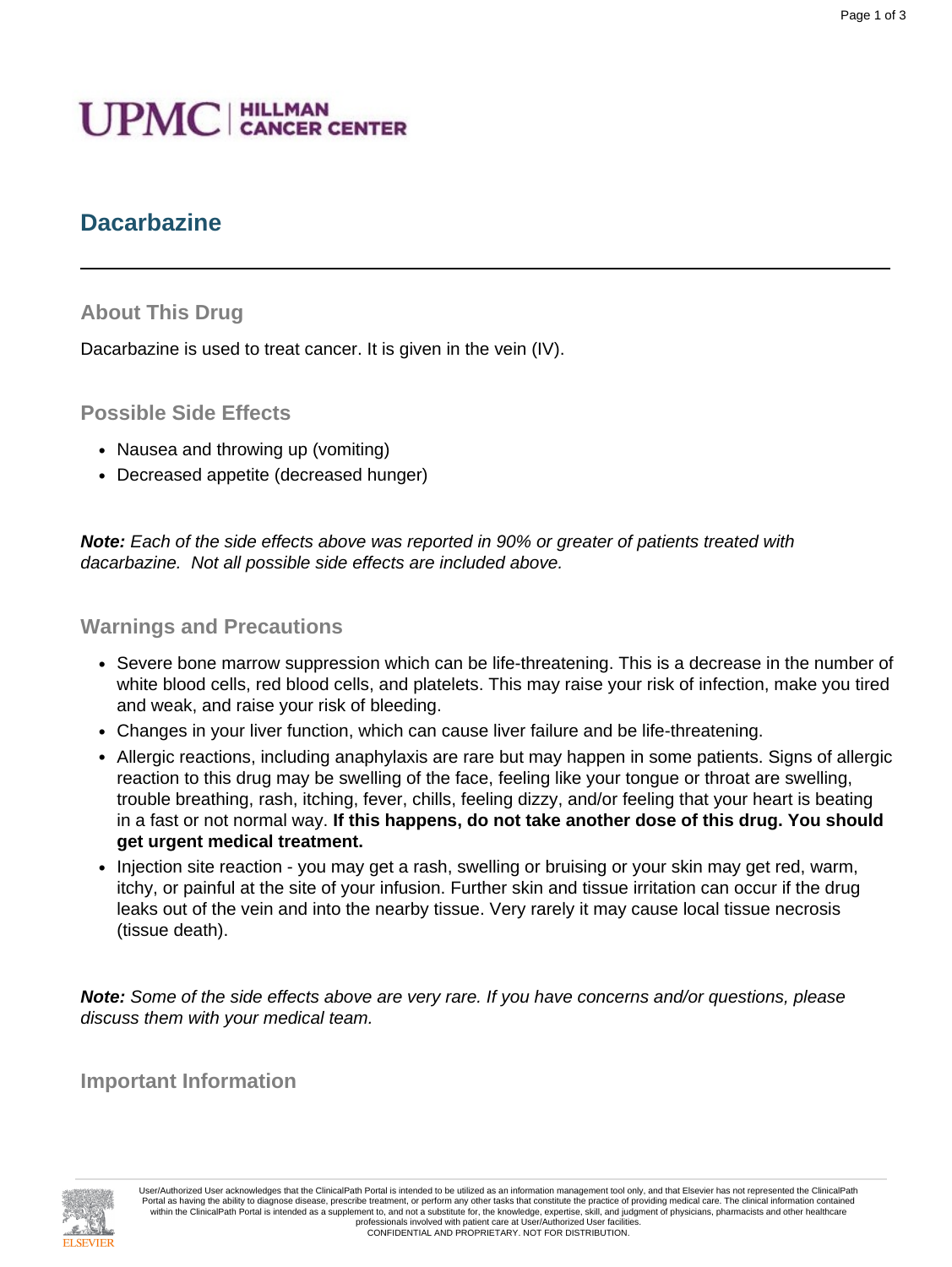• This drug may be present in the saliva, tears, sweat, urine, stool, vomit, semen, and vaginal secretions. Talk to your doctor and/or your nurse about the necessary precautions to take during this time.

### **Treating Side Effects**

- Drink plenty of fluids (a minimum of eight glasses per day is recommended).
- If you throw up, you should drink more fluids so that you do not become dehydrated (lack of water in the body from losing too much fluid).
- To help with nausea and vomiting, eat small, frequent meals instead of three large meals a day. Choose foods and drinks that are at room temperature. Ask your nurse or doctor about other helpful tips and medicine that is available to help stop or lessen these symptoms.
- To help with decreased appetite, eat foods high in calories and protein, such as meat, poultry, fish, dry beans, tofu, eggs, nuts, milk, yogurt, cheese, ice cream, pudding, and nutritional supplements.
- Consider using sauces and spices to increase taste. Daily exercise, with your doctor's approval, may increase your appetite.
- Manage tiredness by pacing your activities for the day.
- Be sure to include periods of rest between energy-draining activities.
- To decrease the risk of infection, wash your hands regularly.
- Avoid close contact with people who have a cold, the flu, or other infections.
- Take your temperature as your doctor or nurse tells you, and whenever you feel like you may have a fever.
- To help decrease the risk of bleeding, use a soft toothbrush. Check with your nurse before using dental floss.
- Be very careful when using knives or tools.
- Use an electric shaver instead of a razor.

## **Food and Drug Interactions**

- There are no known interactions of dacarbazine with food.
- Check with your doctor or pharmacist about all other prescription medicines and over-the-counter medicines and dietary supplements (vitamins, minerals, herbs, and others) you are taking before starting this medicine as there are known drug interactions with dacarbazine. Also, check with your doctor or pharmacist before starting any new prescription or over-the-counter medicines, or dietary supplements to make sure that there are no interactions.

## **When to Call the Doctor**

Call your doctor or nurse if you have any of these symptoms and/or any new or unusual symptoms:

- Fever of 100.4° F (38° C) or higher
- Chills
- Tiredness that interferes with your daily activities